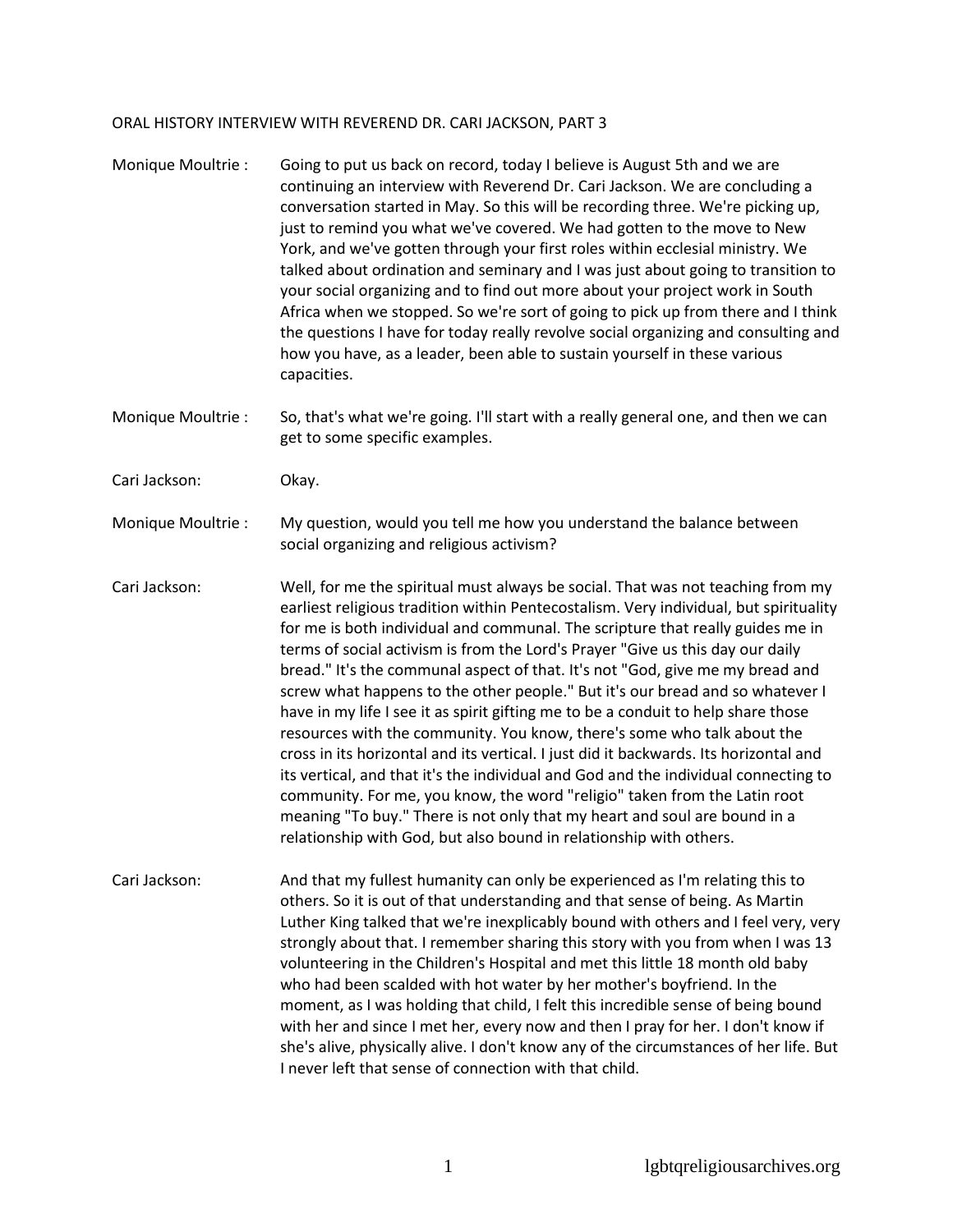## Monique Moultrie : Yeah.

- Cari Jackson: And I feel that way in terms of people who I have never met, I fell a responsibility to them because we share our humanity. And so it's spiritual and it is social for me. One of the things that's really important as I do the work now with RCRC, with the Religious Coalition for Reproductive Choice is this firm belief that I have that our families, our societies, our world are better when individuals live their authentic selves. It is my hope that everything that I do helps nurture a firm authenticity in others. Because there is a benefit to the individual and that benefit then has this reverberating effect in all of society. I've seen that in my own life as I have made some challenging and at times costly choices to live authentically who I am. What I bring in all the context where I show up is this more fully empowered person which then helps. You know, what's the expression about all boats rise? And so the religious, that's how the religious and the social activism come together for me.
- Cari Jackson: I can't imagine living any other way that would work for who I am, and my understanding of who God is. I think I shared this story with you that when I was in college I met folks who did not speak in tongues the way it had been emphasized to me was important. In my early Pentecostal teachings I was told that unless a person spoke in tongues they did not have the indwelling of the spirit. I met people, I kept meeting people, I had to feel the spirit of God in them, and they did not show up in the ways that I was taught one must show. So throughout my life I've the multiplicity of ways that God shows up and that when each person is authentic to his or her or their own expression, that we get to see the amazingness and the varieties of Gods expressions and the society is stronger when we really nurture that and not just accept it and tolerate it, but really affirm that better society.
- Monique Moultrie : Awesome, do you see your calling or your career or your following of spirit as animated by any one particular identity or any one sense of authentic self? Or is your authentic self kaleidoscoped of several different pieces that could be the whole?
- Cari Jackson: It's fairly kaleidoscopic. I don't know if that's a word. But let me ask more on your question? Any particular religious identity? What do you mean by identity?
- Monique Moultrie : Any identity. So when I've asked others this question, I just did an interview with ... I did the interview in Detroit with one of the leaders, used to be from Unity, and she's now not working with Unity anymore. I asked her this question, and she said she'd identified as a woman of African descent working for justice in specific ways. For her, that's what her identity was. It wasn't black, it wasn't lesbian, it was for her, she feels herself very grounded in her woman centeredness and being woman centered played itself out in typical kind of ways into specific endeavors she made in her life.
- Monique Moultrie : When I've talked to others, their identity is a person of color, or their identity, usually with men, when I've asked this question of men, their identity as a queer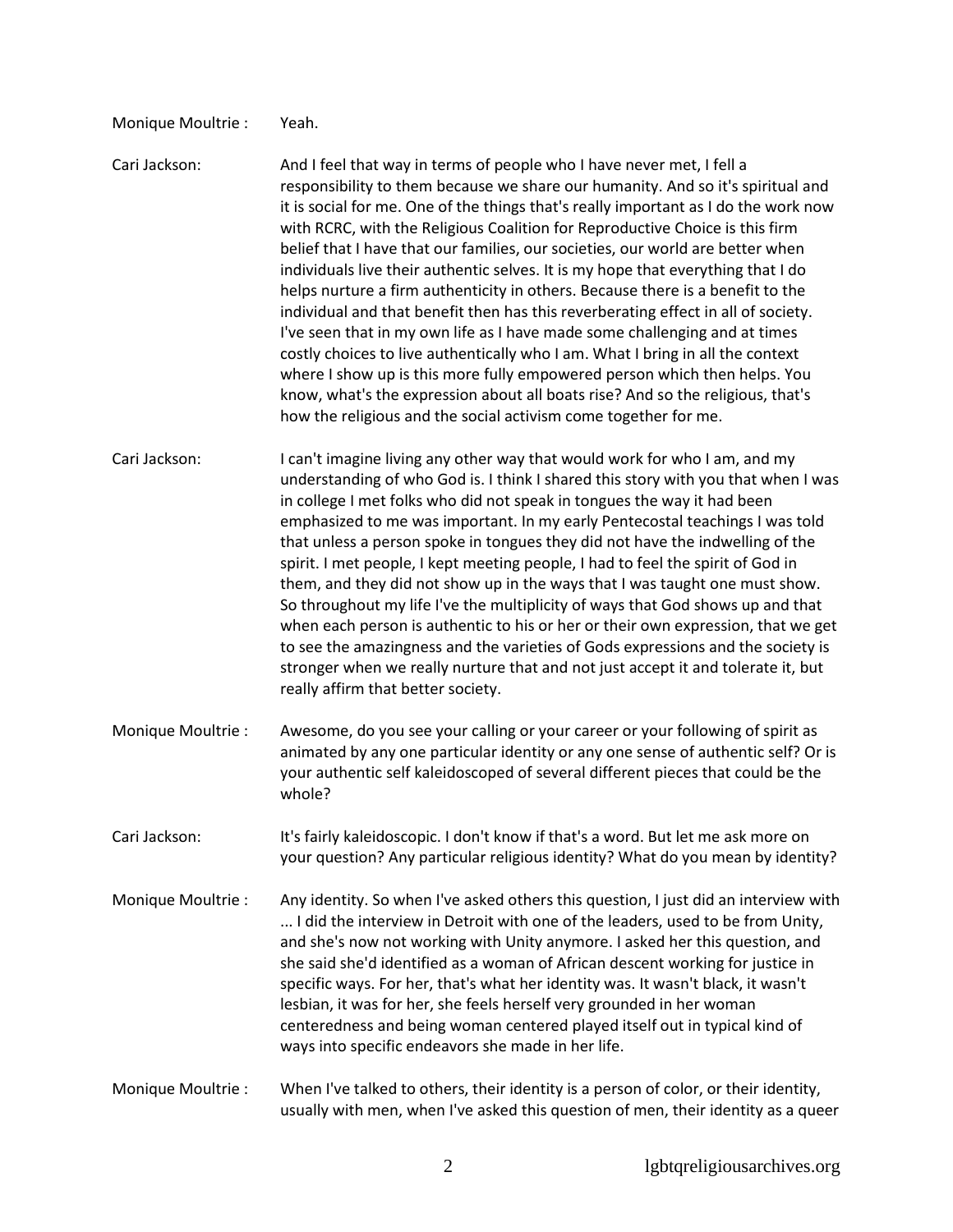person or a gay man is what is sort is the animating energy behind the work that they do. But I've gotten a variety of different questions, and so I've learned to sort of leave it really open and-

- Cari Jackson: Gotcha. Gotcha.
- Monique Moultrie : To see what pops up for people as what classifies for them as identity characteristic.
- Cari Jackson: Well, I think my initial response that it's fairly kaleidoscopic is very accurate. It's all of those elements of and aspects of who I am that come together in this particular blend. I am spiritual, more than I am religious. And by that, I mean there are many religious and spiritual traditions that speak to me. So that is a strong pull of what guides me, and I was responding to your question about the intersection of religion and social activism. At the core of that is my understanding and my experience of spirituality. I think how we relate in societies at the very base line is a manifestation of who we are collectively as spiritual folks.
- Cari Jackson: When we are spiritually out of balance, collectively our societies look like they do right now. You know, when I was pastor of a church, predominately white church and experienced lots of isms, people often asked me was it predominately racism, or sexism, or heterosexism, and people to tweak their heart.
- Monique Moultrie : Yeah.
- Cari Jackson: Tweak of those identities, what guides me most is I talk about authenticity. I'm authentically all those things. Clearly, being a woman, being black, being dark skinned, being someone who was shaped in a working class context. All of those things inextricably, that's who I am. It's the gestalt of the experiences from those realities and those particularities that guide my life, and I can't, I really can't tweak them apart. I can say at the core of it is spirituality because I think that if I do any work affirming people in their spirituality, in their authenticity, which I think is spiritual work, I'm not primarily focusing on people who are of African descent or people who are women, or people who are LGBTQ, any of those because I see when things are out whack socially. When there is over privilege and under privilege, both of those are spiritual dynamics and I think both leave a disease that needs to be addressed.
- Cari Jackson: I think perhaps in some ways, that might be why much of my calling has been to work with wealthy white people. Because I see the internalization of what their context has told them, that they're supposed to be privileged to have is as unhealthy as the internalization of racism that tells people they're supposed to have less.
- Monique Moultrie : Write that. Sorry I was letting my husband know I was recording.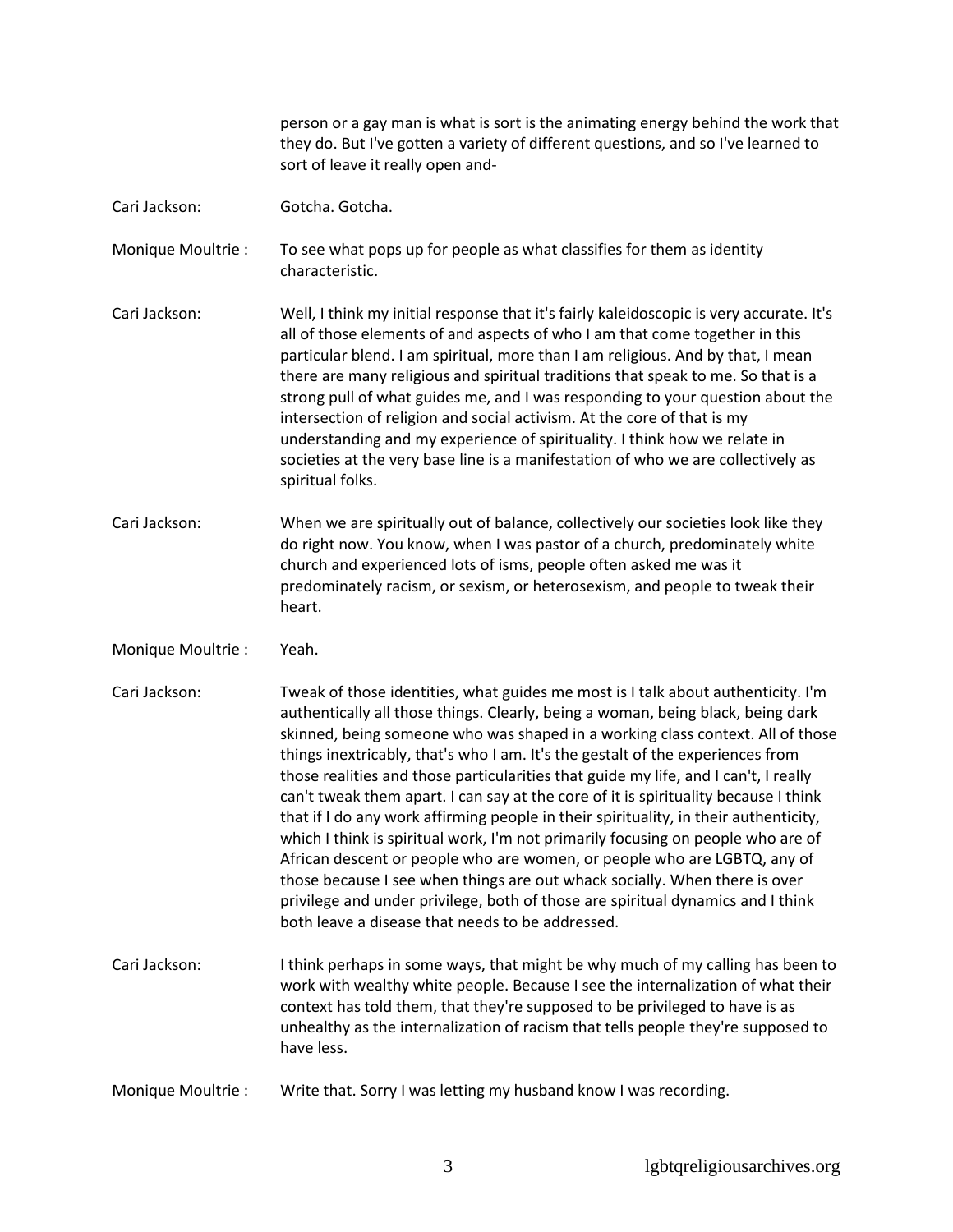| Cari Jackson:      | No worries.                                                                                                                                                                                                                                                                                                                                                                                                                                                                                                                                                                                                                                                                                                                                                                                                                                                                                                                                                                                                                                            |
|--------------------|--------------------------------------------------------------------------------------------------------------------------------------------------------------------------------------------------------------------------------------------------------------------------------------------------------------------------------------------------------------------------------------------------------------------------------------------------------------------------------------------------------------------------------------------------------------------------------------------------------------------------------------------------------------------------------------------------------------------------------------------------------------------------------------------------------------------------------------------------------------------------------------------------------------------------------------------------------------------------------------------------------------------------------------------------------|
| Monique Moultrie : | Wonderful. I want to shift gears.                                                                                                                                                                                                                                                                                                                                                                                                                                                                                                                                                                                                                                                                                                                                                                                                                                                                                                                                                                                                                      |
| Cari Jackson:      | Yes.                                                                                                                                                                                                                                                                                                                                                                                                                                                                                                                                                                                                                                                                                                                                                                                                                                                                                                                                                                                                                                                   |
| Monique Moultrie : | And I'm moving to some questions about career and career focus. So I know you<br>talked to me about some of the jobs that you were doing while in seminary and<br>before seminary. I wanted to get on record your move to consulting and what<br>that led to, and what led you into those avenues?                                                                                                                                                                                                                                                                                                                                                                                                                                                                                                                                                                                                                                                                                                                                                     |
| Cari Jackson:      | Well, when I was in my 20s working for Prudential in Newark, New Jersey my<br>role was under the umbrella of HR working within the training and development<br>department and I developed a range of curriculum for managers and employees<br>within Prudential. Things such as supervisory management skills to<br>communication and listening, on and on and on and on. So in the course of<br>doing that work, I was able to draw upon supervisory experiences I have had in<br>my life beginning in undergrad. I was working in a dining hall on campus<br>supervising other students. So I started supervising folks rather early in my life.<br>And because I've been this consummate observer of human behavior when I<br>developed the training for supervisors and managers within Prudential, one of<br>the things that emerged from that was that managers who were many job levels<br>above me starting seeking me out for counseling.                                                                                                     |
| Cari Jackson:      | Now my immediate bosses didn't like that because it was like people who were<br>their job level were seeking me out and I was black, so that was the other thing.<br>They're like "Why are they seeking out this young black girl? They should be<br>coming to me. I'm the manager." And all this stuff. But it's been a gift and I<br>really see as that. So I really started doing that kind of coaching, leadership<br>coaching when I was in my 20s and its continued to follow my work. It was in<br>that context, and so its just continued to grow as I gamed and claimed "Oh, I<br>really have a gift doing this."                                                                                                                                                                                                                                                                                                                                                                                                                             |
| Cari Jackson:      | Then I was in college, not college, when I was in law school, I was doing some of<br>that leadership coaching within church communities. Totally volunteer basis.<br>And people kept saying "Oh wow, you're really good at this." So it took a<br>number of years for me to say "Oh wow, this is a particular gift that I have." I<br>have really, since I was an undergrad, started looking at how organizations<br>operated and seeing some ways that if they did a little tweaking here and there,<br>how their budgets could be more effective, their programs could be more<br>effective. So my brain has just worked that way. It's a set of analytical skills that<br>I've used for capacity building within organizations and strengthening<br>leadership. I used to do that with a cross section of business organizations and<br>then while in seminary I said I only want to do this with faith based<br>organizations and spiritual leaders. So its always been there. I've been fine<br>tuning how I want to use those particular skills. |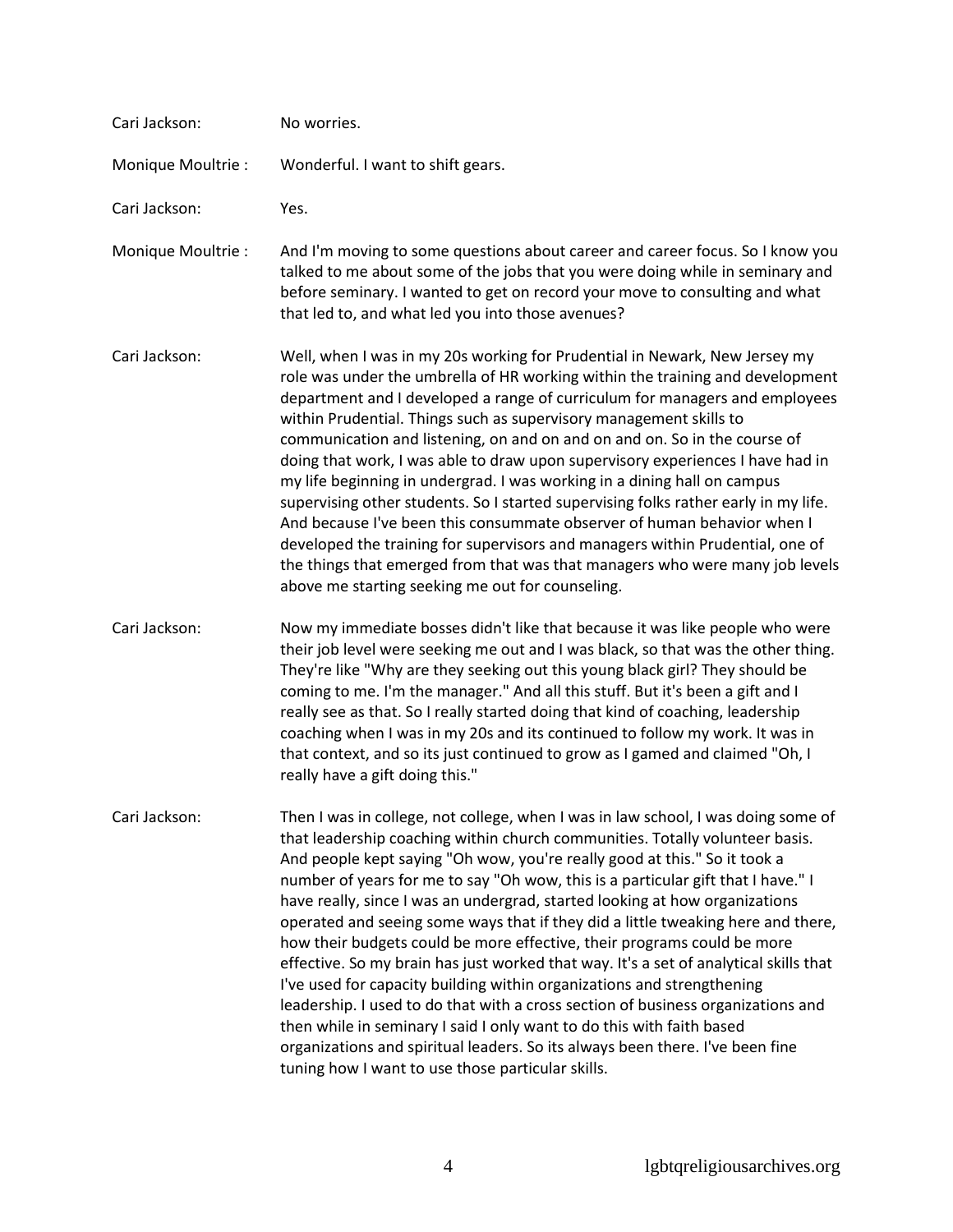| Cari Jackson:      | That really is one of my favorite things to do. I get to see these aha moments<br>that leaders have and then as well, that their organizations have. Years ago I<br>would do work with organizations and see the leaders intentionally or<br>unintentionally sabotage the work that we were doing with the organization.<br>And then I started requiring, if you want me to do any work with your<br>organization with the path building, I will only do it if I'm also doing one on one<br>coaching with the leaders. I've seen that make a tremendous difference so that<br>there's a real alignment and the leaders can see more clearly some of the ways<br>that their actions and their words have sabotaged the very thing they say they<br>want to happen.  |
|--------------------|--------------------------------------------------------------------------------------------------------------------------------------------------------------------------------------------------------------------------------------------------------------------------------------------------------------------------------------------------------------------------------------------------------------------------------------------------------------------------------------------------------------------------------------------------------------------------------------------------------------------------------------------------------------------------------------------------------------------------------------------------------------------|
| Monique Moultrie : | Yeah.                                                                                                                                                                                                                                                                                                                                                                                                                                                                                                                                                                                                                                                                                                                                                              |
| Cari Jackson:      | So doing that work with them has been immeasurably important in that whole<br>process for me. At times I do the consulting as my full time work, and then other<br>times I do on the side if I have some other primary work that I'm doing. Its<br>always been there, for I'd say 35 years?                                                                                                                                                                                                                                                                                                                                                                                                                                                                        |
| Monique Moultrie : | Awesome. So in the work that you're doing for RCRC, it sounds like you were<br>sort of hired in the niche you already work in? Sort of the capacity building and<br>working with budgets.                                                                                                                                                                                                                                                                                                                                                                                                                                                                                                                                                                          |
| Cari Jackson:      | Yes.                                                                                                                                                                                                                                                                                                                                                                                                                                                                                                                                                                                                                                                                                                                                                               |
| Monique Moultrie : | And training of leaders. So is that more of an extension or are you gaining new<br>skills?                                                                                                                                                                                                                                                                                                                                                                                                                                                                                                                                                                                                                                                                         |
| Cari Jackson:      | I'm gaining a lot more knowledge because I'm in a context I've never worked in<br>before. And because the context is different, how I apply the skills and when I<br>apply the skills also has had to be different. It's a different audience, different<br>set of issues. Of course, some of the issues are the same across movements.<br>And there's some important nuances, so I really had to attend to those nuances<br>and apply the skills and the  It's been a steep learning curve in terms of<br>knowledge. That's been really fun for me. It really is. Also, what I love about the<br>work now is that RCRC and most repro organizations are understanding the<br>work much more inter sectionally then they did 10 years ago, even five years<br>ago. |
| Cari Jackson:      | And how my brain works is very intersectional so I don't know if I could have<br>done this work 10 years ago because I don't think it would have satisfied all the<br>parts of me.                                                                                                                                                                                                                                                                                                                                                                                                                                                                                                                                                                                 |
| Monique Moultrie : | Yeah.                                                                                                                                                                                                                                                                                                                                                                                                                                                                                                                                                                                                                                                                                                                                                              |
| Cari Jackson:      | When I was an undergrad, I was majoring in psychology, and I said, "No,<br>somethings missing." So I needed to add sociology and that really is how my                                                                                                                                                                                                                                                                                                                                                                                                                                                                                                                                                                                                             |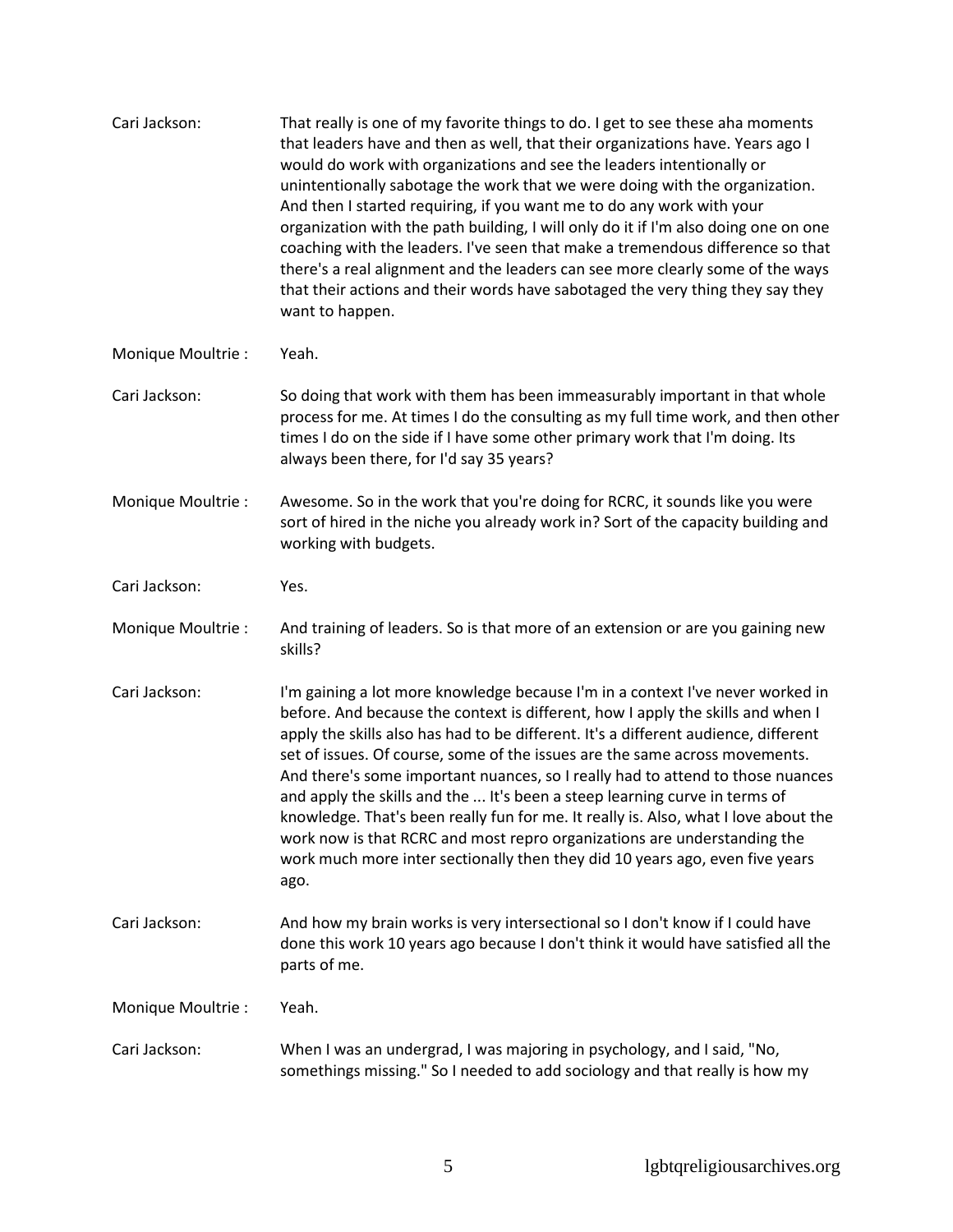mind works. So the intersectionality of doing this work really is aligned with who I am as a person.

- Monique Moultrie : Perfect. That led into the question that I was going ask about what led you to RCRC and to that type of different type of genre of work. So we've checked off two.
- Cari Jackson: Okay.

Monique Moultrie : I now want move into some questions about your authorship and that part of your career component. What led you to start writing books, to what purpose, to what audience were you aiming to impact?

Cari Jackson: It came from my consulting work. I was working with a cross section of business organizations and community service organizations. Some 20 plus years ago. I was seeing a common pattern. That is the development of strategic plans, the responses to customer concerns and complaints. The responses to challenges with teams within the organizations. Across the spectrum of those issues the common thread that I was observing was that people were doing a lot of talking, but they really didn't know how to listen to one another. They were interpreting what each other said in ways that often led to communication shut down. In order to do the work that I was hired to do, whether it was strategic planning or the culture competency work or whatever it might be, I developed some materials to help people strengthen their listening skills.

- Cari Jackson: Every time I shared that segment of the training with folks, in whatever their particular work context. Every time I would hear "Wow, this is really good stuff. Have you written a book about this?" Or "You ought to write a book." And each time I was "I don't want to write no book about this." And in particular I said "At times I'm not a very good listener myself." If I write a book about listening people will expect that I'm an expert and I always do it well. And then I went to a writers retreat because I had a book I meant to write. I went to the writers retreat to strengthen how to move forward with this other project that was a spiritually based project. Even there they said "Oh you ought to write this to." Because they would ask what work do you do?
- Cari Jackson: I can't tell you in this moment now how it led to folks saying to me you ought to write a book about listening, but it was even in that context. I prayed out it, and that's what I kept hearing from spirit. That was supposed to be my first book. So most of the books I have written are spiritually oriented self help books. The one exception, I've written five books so far. The one exception is my doctoral dissertation that I converted to book. But I think even in that there's some self help stuff. I'm very oriented to helping people identify and analyze how they got where they are. What is working and what isn't working. And some strategies and tools for improvement. So whether it's an individual or an organization or a society, it's the same set of skills that I use and apply, again different nuances given the context. That's what got me started writing.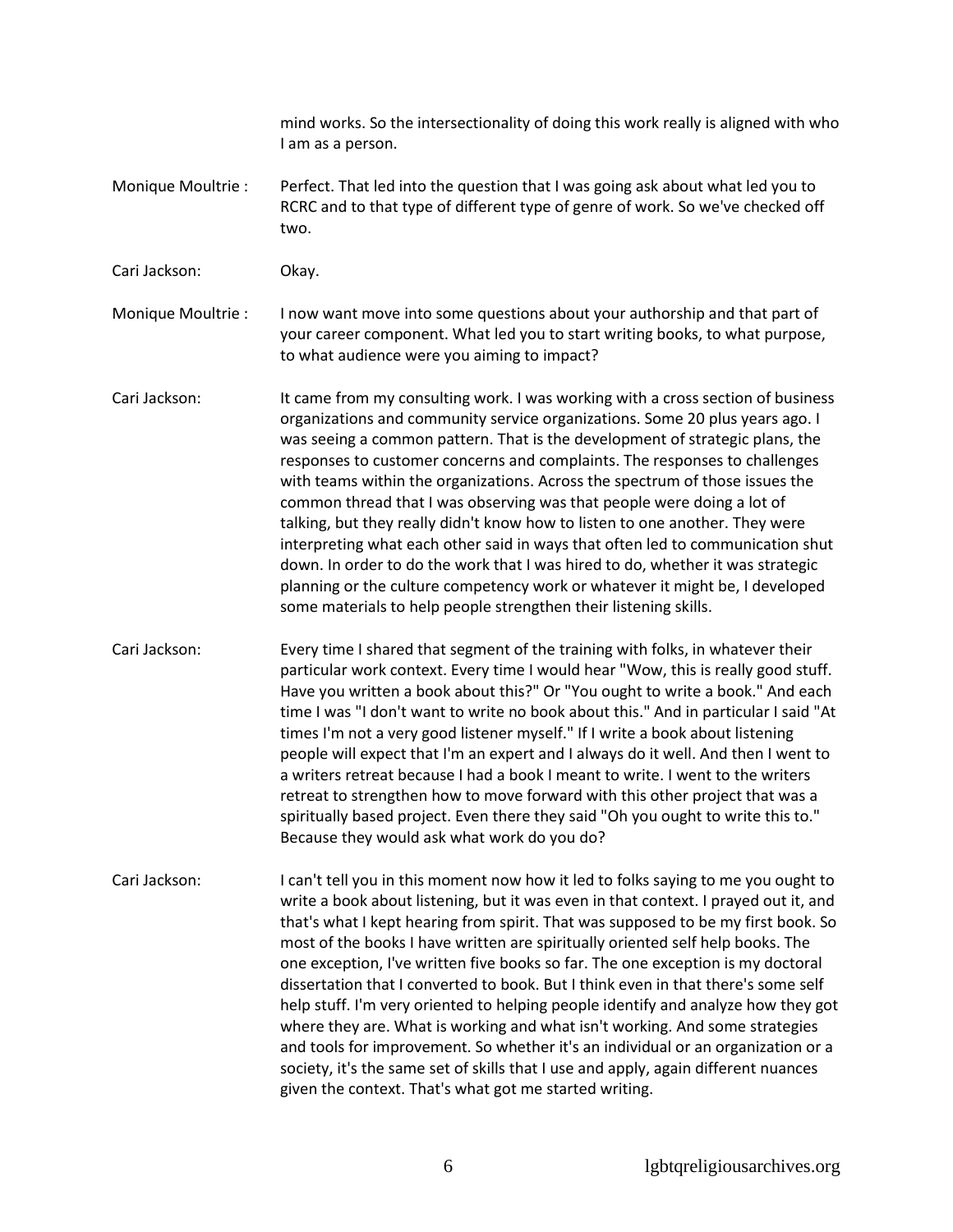| I have known since I was probably in middle school that I was a writer. I knew<br>Cari Jackson:<br>that I loved to write, but didn't think of myself as a writer. I was writing short<br>stories and poems but I thought I was just writing it for myself. So I didn't think<br>of writing, that my writing would then be used more broadly. So, as Spirit had<br>done with me through much of my career, is I'm just showing up using the skills<br>that I have to help a person or an organization strengthen what it is that they're<br>trying to do, realize what it is that they are trying do. Because I don't have a<br>consciousness about it, I'm just bring the thing to help, and then that's what<br>leads "Oh you're really good at this, so help us more broadly. Help more of us<br>more broadly." |  |
|-------------------------------------------------------------------------------------------------------------------------------------------------------------------------------------------------------------------------------------------------------------------------------------------------------------------------------------------------------------------------------------------------------------------------------------------------------------------------------------------------------------------------------------------------------------------------------------------------------------------------------------------------------------------------------------------------------------------------------------------------------------------------------------------------------------------|--|
|-------------------------------------------------------------------------------------------------------------------------------------------------------------------------------------------------------------------------------------------------------------------------------------------------------------------------------------------------------------------------------------------------------------------------------------------------------------------------------------------------------------------------------------------------------------------------------------------------------------------------------------------------------------------------------------------------------------------------------------------------------------------------------------------------------------------|--|

- Monique Moultrie : And how has that led to you as an author helping nourish and spearhead other authors, because I also saw on your website that you're also pushing others into the creative genre. So how does that fit into the larger vision?
- Cari Jackson: Well, when I retire, my vision for when I retire is really just to do creative stuff. My own writing, helping other writers. I meet a lot of people who have powerful stories that need to be told. They, like me, don't see themselves as writers. I didn't see myself as a writer. Unfortunately through the years, my first book released 15 years ago and it continues to sell well. I haven't had the advertising dollars for lots of people to know this stuff, but to this day I meet people and they say "Are you Cari Jackson who wrote such and such?" And I said "Yes." "You changed my life." And I know that I'm not exceptional in that regard. I know that there are other people who have stories to tell and who have particular insights and wisdom that need to get out there. So I seek to nurture that in them.
- Cari Jackson: I'm working with an author now whose story is so absolutely amazing, and she is Latina. She was a crack addict for over 20 years and tells the story of how she was [inaudible] every time she lit a pipe. And I said, "People need to hear that story." Two sets of people. One, those who say drug addicts don't pray. They need to hear that. And people who are addicted to whatever they're addicted to who say God won't hear. Because her story transformed because she kept praying. She's writing her story, and I fell privileged to help folks tell those stories.
- Cari Jackson: A book that came out, the last book, was the autobiography of the basketball star whose life crashed. That one, I knew he could not write that himself. So I interviewed him, and I wrote his story. The cross section of people who have been blessed by that has been awesome, including black men and boys, which was an audience I had not thought my writing could impact. So as I work with other writers I want to help them think bigger about how their writing can impact folks. There're some things I see, some possible movies, and all of those things coming. I've written a screenplay, I have ideas for television shows.
- Cari Jackson: So when I retire from the justice work that I'm doing, I really want to focus more on the creative. I see it as a strong avenue for transformation. I think one of the things that helped understand that was really my preaching. Through preaching,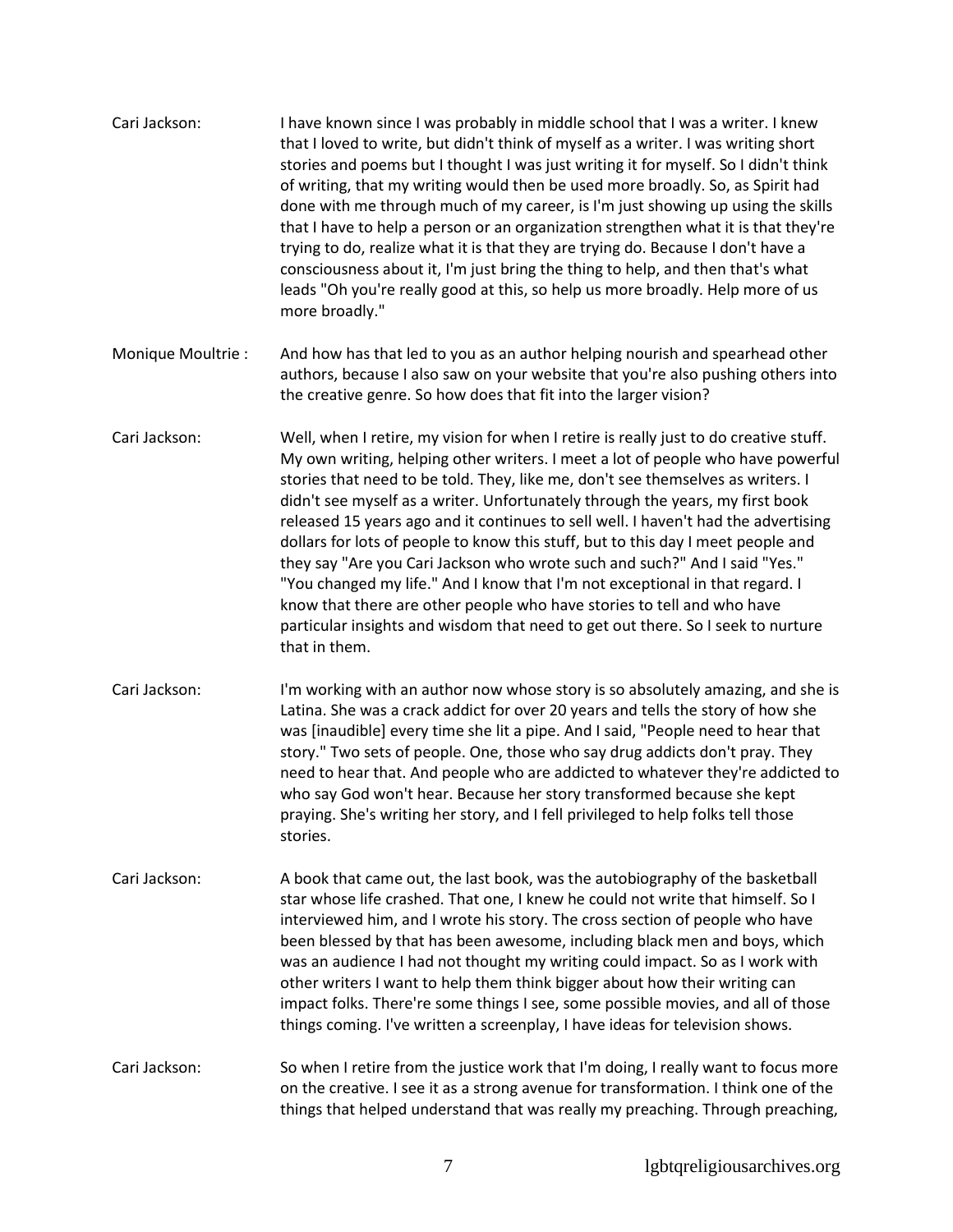I often laugh and joke and have people cracking up. While they're in that mode of experiencing entertainment, because preaching, I think, ought to be entertainment. It should not only be entertaining. If it is then it's missing the point. But it's in those moments of entertainment that I've been able to fold into peoples hearts some things that otherwise they'd be resistant too. While they're laughing and their defenses and their guards are down, I'm able to pour something in them that they would not have been receptive to.

Cari Jackson: The preaching moment has helped me say I want to use entertainment. So I have this wonderful comedy series idea for a television show that I really want to get out there one day, and that I think will be transformative for how people think in different contexts. So helping new writers. To help them, of course I continue to expand my own understandings of how my writing can impact people. There's a social consciousness to my writing. Those are the folks whose stories other writers, it's when there's a social consciousness. They really have an intention of using the written word to help heal and help transform, and help build, those kinds of things.

- Monique Moultrie : Awesome.
- Cari Jackson: And entertainment.

Monique Moultrie : That sounds like a kick ass second and third act.

Cari Jackson: Oh yeah. Yeah. Yeah. Hey, I say I'm in my final third. I've been saying that, and I'm excited about what Spirit and I will co-create in this final third. You know, the first third I'm trying to figure out who I am. The second third I'm still trying to figure out who I am and learning how to break through what was socialized in me in the first third that I'm supposed to guide my life based on other peoples expectations because that's what I learned in the first third. Second third I'm trying to undo a lot of that socialization and really get to my authentic self. In the final third my goal is to allow that more empowered, more self actualized and more playful ... I wasn't very playful in my first third because I was taught to be a good Christian you're supposed to be sober minded.

Cari Jackson: I was very serious all the time. And in the second third I started becoming more playful. This final third, I'm cracking people up all the time. I can be in a room by myself and start laughing. I'm glad to be alive. There's so much I celebrate even as I look at so much work that there is still to do. And in this first third and second third, I didn't know how to move with a sense of urgency to help heal and repair and transform and be joyful and playful. I didn't know how to do both of those. These last several years I've been learning more how to do that and understanding that my ability to help others heal and transform is connected with my own self care.

Cari Jackson: I'll tell you, it was not part of your question, but Mother Theresa is an important role model for me for what not to do. She did incredible work in the world, and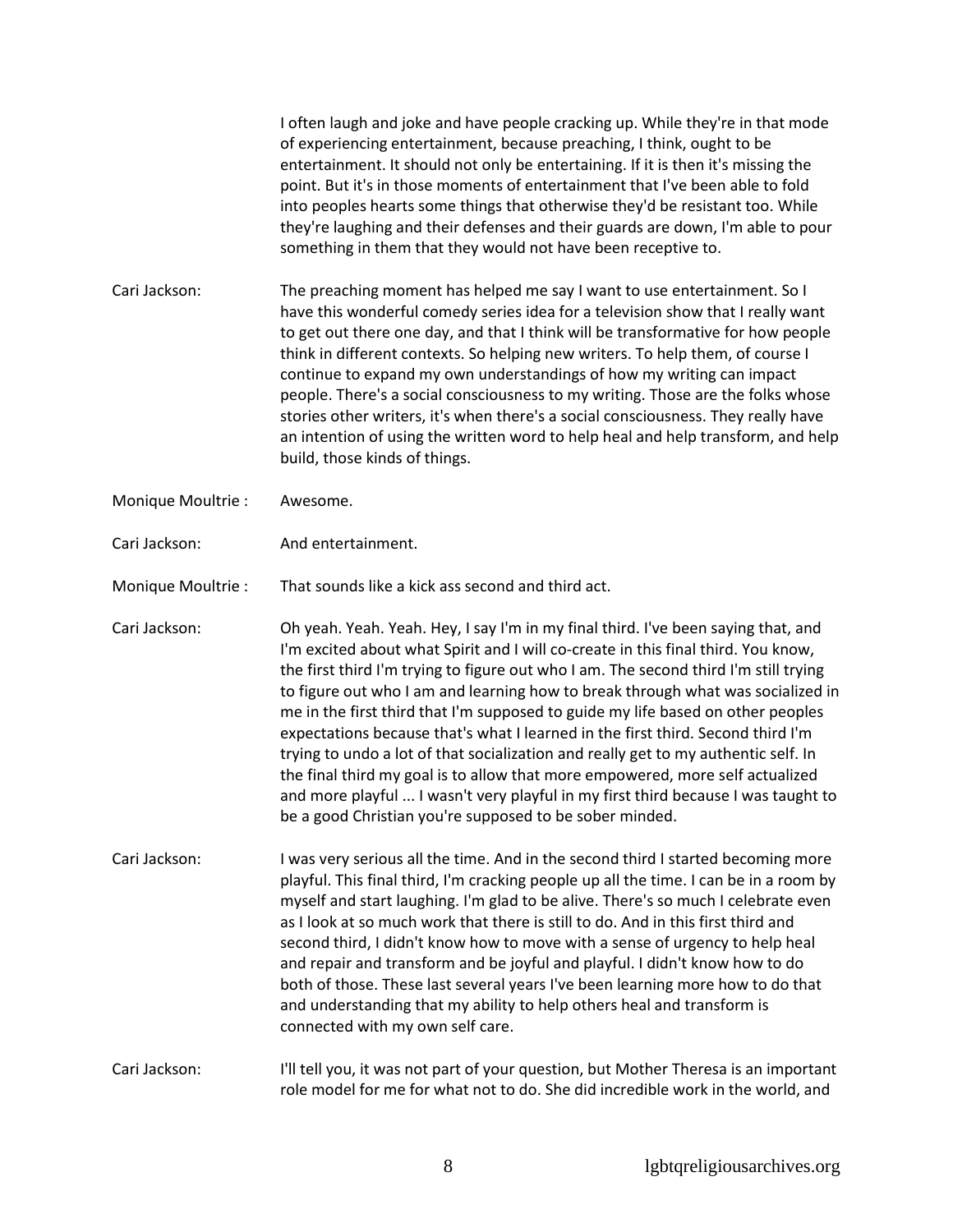internally was depressed and angry much of her years. That's not how I want to live. I want to live with joy and delight even while I'm helping others, and helping them come more fully into their empowered and authentic selves, facilitating, healing and transformation. It's a longevity. Longevity, sustainability, also rooted and grounded in joy, not only rooted and grounded in service, but also in joy.

Monique Moultrie : Awesome. That brings me to this set, it's a segment of questions that are personal in ways that the rest of this is personal but in a slightly different context. But I'm also, I'm interested in the self care of the activist. Of the spiritual leader. I'm interested in what brings them joy and fulfillment, and how do they sustain those moments? How do they nurture themselves and support themselves as they are doing the work of facilitating healing and transformation? So you want to live with joy, what's and example of how you do that?

Cari Jackson: In activism, there is a need to be strategic and look at the lay of the land, who are the players? How do you move a particular issue forward and what's the right timing, and all those things. Really important things. I bring that, that's all head. I bring that and I bring, what am I feeling in the room right now? Example, when I was pastor in Connecticut there was a lot of activity defacing Muslim mosques. Islam, I don't call it Islamophobic, I just call it Islamic hatred. It's not just fear, it's hatred. Some other, an interfaith group of us said "Look, we've got to speak out against this." And we organized an interfaith prayer vigil and we did it on the front lawn of the church where I was pastor. Because that church had bounded the city, and it was in the center of town, and someone said "I don't want this indoors, I want this out on the lawn, so that as people drive by, they can see this mass of people in different races, different languages, praying together."

- Cari Jackson: While we were there, I felt the spirit of love so strong, until I asked the Muslim leaders who were there "I know Ramadan is going to end soon, and you will have your Eid Al-Fitr, do you think people would be amenable to having an interfaith Eid Al-Fitr?" "Yeah, I think so." "And having it here at this church?" "Yeah, yeah." So that was not part of a strategic plan. That was feeling the energy. So we organized that I think in four weeks. It's something that has continued, that was seven or eight years, and that church ... And I left there long ago. And that church has continued to do it. I got a lot of push back from folks, especially when there were Muslims doing evening prayers in the Christian church.
- Cari Jackson: What gives me joy is responding to what I hear, sense and feel Spirit saying in a moment. It's the balance. I'm one of these interesting, really spiritual, really intellectual, and they come together for me. They're not separate and distinct. So I do the strategic planning and the dadadada, the head stuff, but I'm also listening to Spirit. When the two come together, it really gives me such an incredible sense of joy and that is very much a part of my self care. When I don't listen to Spirit, I don't have as much joy in my life. When it's only what's our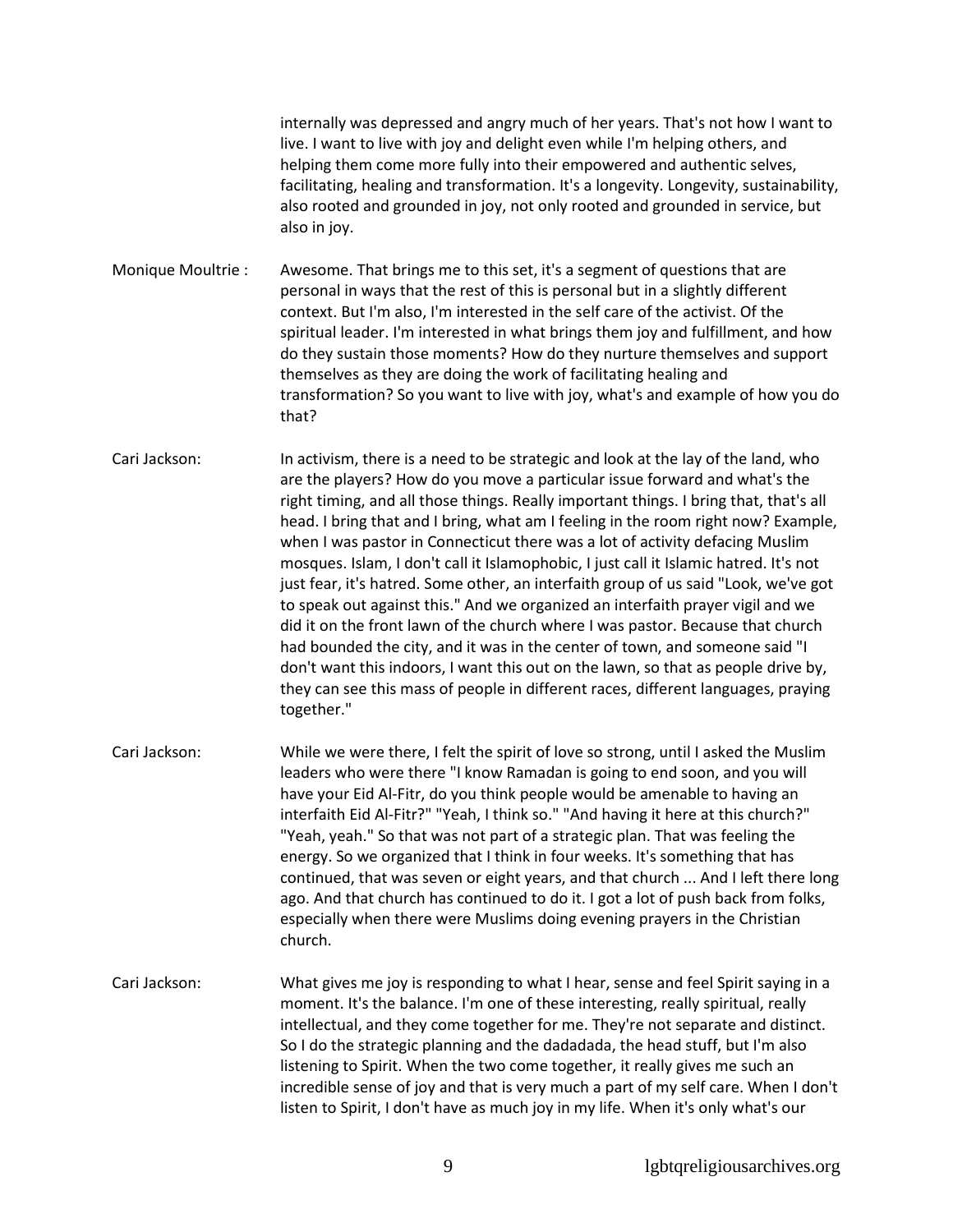plan, and I believe in planning. But if that's all there is? I can feel the energy siphoning from me.

- Cari Jackson: I grew up Pentecostal. Once of the things gives me, continues to give me joy is listening to black gospel music and dancing all over the house, and praising God, and speaking in tongues. Whether I'm in the house or driving in the car, it doesn't really matter. That nurtures me. Where I live, I had to be very intentional about that, I need to be in spaces that nurture me, so I can then go do the work. With that sustainability and joy. And so I'm very intentional about those kinds of things. I don't socialize with a cross section of people. I'm very intentional about who I spend my social time with because in many social contexts, people know I'm Reverend Doctor and they're wanting me to work. I need places where I'm not online. I just get to play.
- Cari Jackson: My partner is a big part of my self care, because she gets these things and she's attending to the same kinds of things for her own life, so we support one another in doing those things. We're really intentional about taking cleansing baths and massages and just going out in the stillness of nature. So just a cross section. And exercising, not as often as I need, but when I do it, I can feel how alive I feel internally, so it's a combination of things. I have to do all of those things. But a lot of laughter, a lot of laughter.
- Monique Moultrie : Awesome. That's usually my last question, but I realized ask this one identifier question so that I'm accurate in my labeling in the description. Do you identify as a lesbian or as same gender loving or do you have a particular identity formation around your orientation, and if so, if you're willing to share that. Also, do you then identify in groups, so when you were talking about certain social spaces, you having to be on. Are there places where you intentionally go because it's a meeting of the liberal lesbians of Fountain Hills?
- Cari Jackson: I love that. Maybe I'll start that group. What was that? So my own identity is lesbian. I think, it's been probably close to 40 years since I last had, 35 or something like that, since I last had a connection with a male partner. Even then there's never been any comparison for me about where I'm fully nurtured as my whole self. That for me is with women, and I've been privileged to be partnered with some really incredible women. I'm grateful for that. A lot of learning and lot of growing. My soulmate has been incredible, incredible woman. Yeah. Our relationship really nurtures me, a lot, it does.
- Cari Jackson: And do I seek out space? Actually, I don't seek it anymore but it happens. It's like Spirit orchestrates it or something. Years ago, I used to seek it out for several years I was a member of Metropolitan Community Church in Washington D.C. that was a particular space that I really, really needed to be. It was there that I finally said yes to my call to ministry. Here in Arizona we visited a cross section of churches when we moved here. A couple of them were LGBT oriented, and most of them were not. It happens that the church where we decided to become members, there are a lot of LGBTQ folks in this church even though it's not specifically for that community. There are more transgender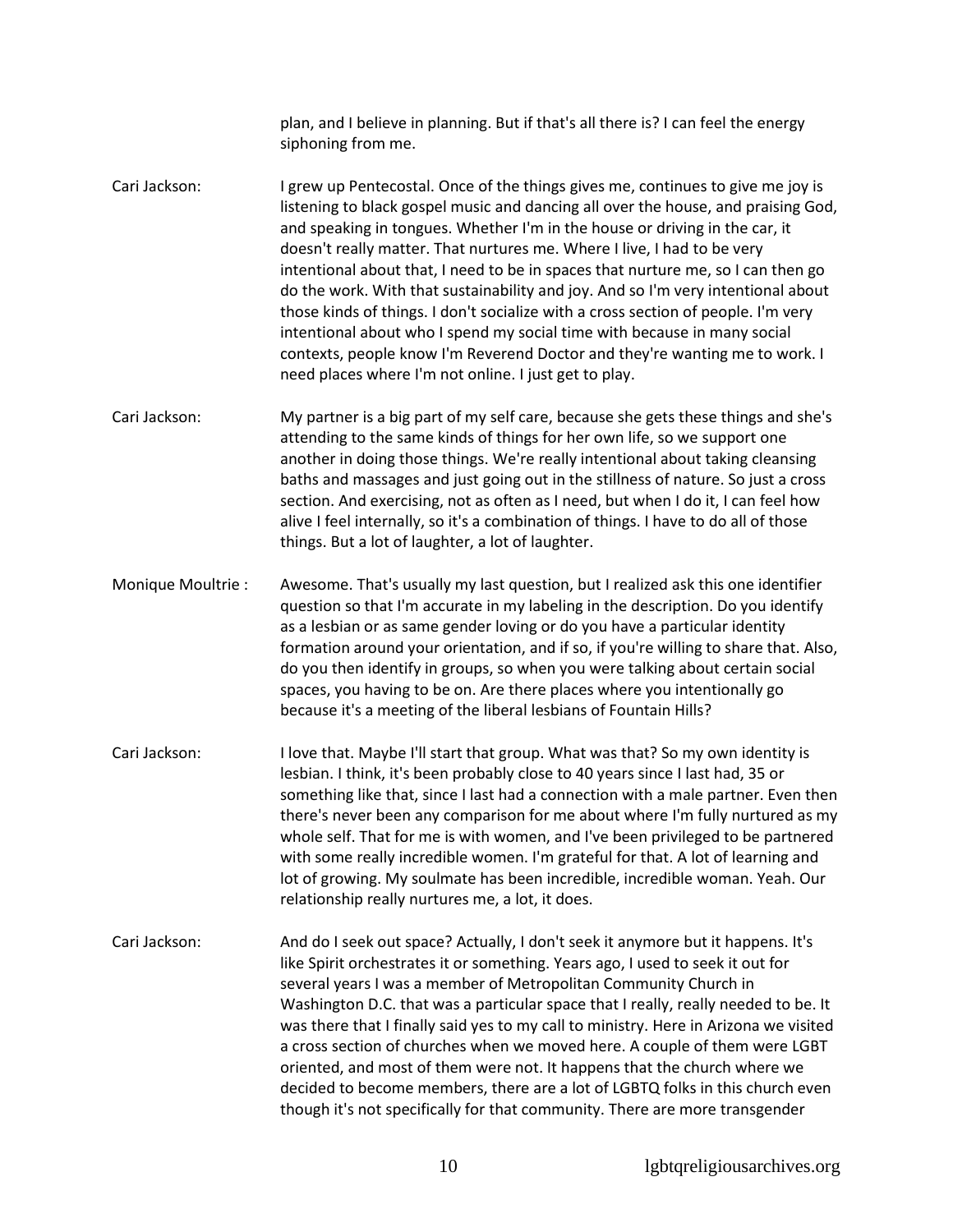individuals in this congregation than in any I've been a part of. Any congregation I've been a part of.

Cari Jackson: That is so special to me. Our senior pastor is a gay man. We've developed from each of the churches we've visited, we've developed some friendships and many of those are with gay people. We get together with them and have raucously good time. But then there are also a lot of other people who are not part of LGBTQ community who are very special to us, so it's a cross section. My partner's Latina and it has happened that many of the people we connected with here are primarily Mexican ancestry, primarily, but not all. So it's wonderful, she gets to speak Spanish a lot with some of the folks that we connect with. Every now and then we go to an all black church, because there ain't a lot of black folk there. So there've been times we sought that out. I remember when we first moved here [inaudible] happens to be black and gay. We didn't seek him out for either of those things. And that's why I say Spirit is here connecting.

Cari Jackson: He had a Christmas party and he invited us, and we had just come to Phoenix a couple months before. When we got to the party, my partner said "Oh, here are all the black people!" You know, there were a couple of non blacks, but most of them. Then he's a member, this same guy is a member of one of the very large black churches in town, and she's "Oh wow! We didn't know there were this many black people." So it's been Spirit has felt our need and has aligned us in the spaces that we need to be with where we can be our authentics selves. Whether that's in all LGBTQ space or all black space, or all Latino space, or a cross section. The connections have been there, and that's been really, really wonderful for us. For me, it's been great.

- Monique Moultrie : Awesome. Well that's my questions. We made it through with minutes to spare. I want to say thank you, I always do this on record, so I want to say thank you deeply for sharing and opening up and speaking from your life experience and your story. I am grateful beyond words to just have been a vessel to hear what you shared. And really, every interview I do, I get more and more enthused. The one that I was speaking about that I did in in Detroit is Darlene Franklin, and I left that interview and I thought, this is where the energy comes from.
- Monique Moultrie : Because I'm reading and I'm doing a lot of dry sociological theory of leadership activism and what type of leaders motivate in what arenas. There's not a lot of joy there, but I'm finding joy in the stories. I'm really excited each time I get to record.
- Cari Jackson: I have two other things I want to share with you that are not part of your questions. One, I am part of a group of women, an interfaith group of women who are writing an anthology. We're writing this book about the stories of, our stories of caring for and grieving the loss of our mothers. It's a really powerful, powerful project to be a part of. I can't even tell you. When I was invited to be a part of this project, one of the first things I said to them was "You don't have a Latina here." So then I recommended someone and brought someone in. It's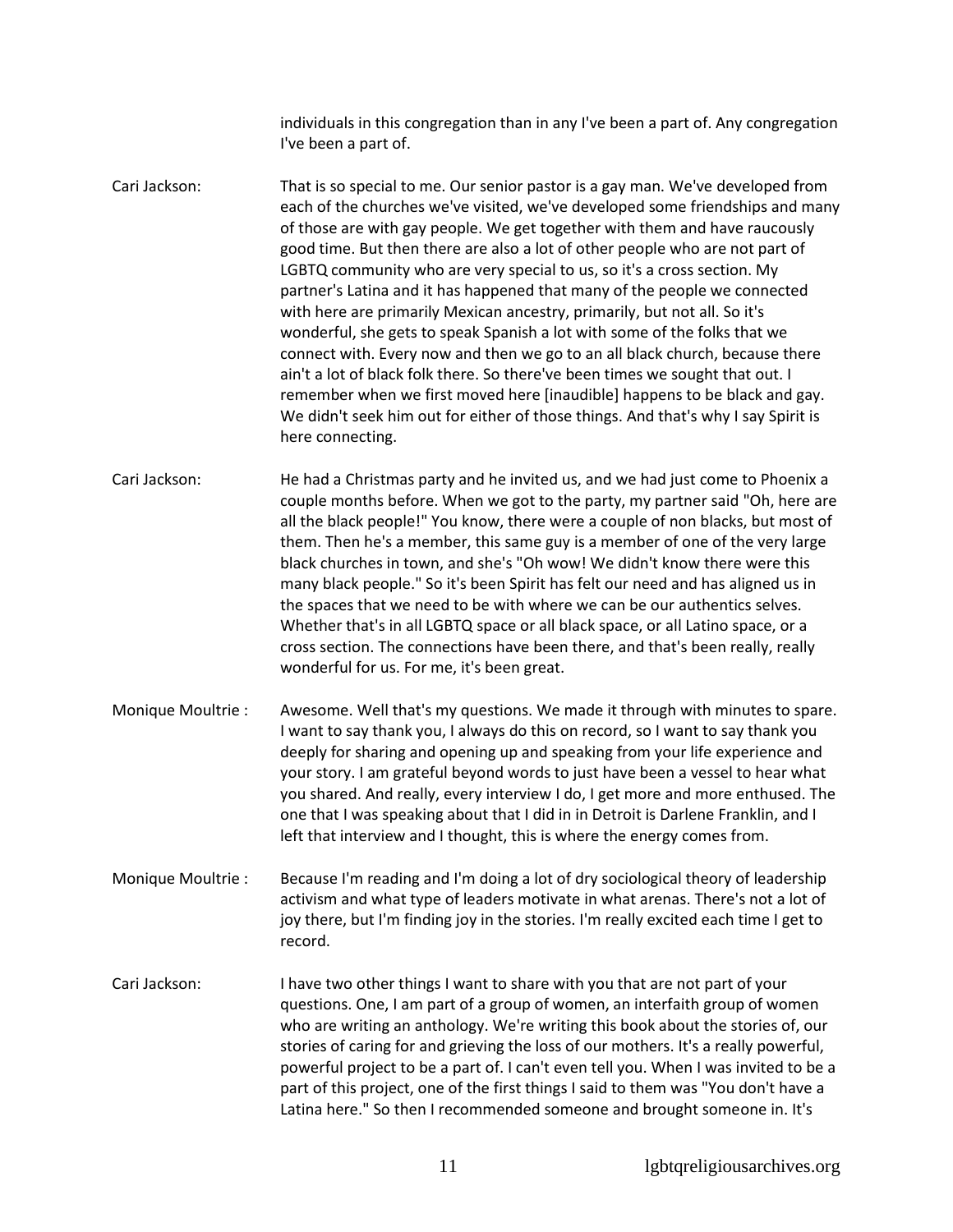|                    | even in those small spaces that I feel that activism continues to be a part and<br>sensitize folks to some things. So we have a cross sections of Asian, Latina,<br>black, and white, and different Christian, Jewish, Muslim, and Buddhist. I think<br>one of us is Buddhist. That nurtures my soul to be a part of a project like this,<br>and come together and talk and share our stories. I feel my mom so present<br>with me.                                                                                                                                                                                                                                                                                                                                                                                                                                 |
|--------------------|---------------------------------------------------------------------------------------------------------------------------------------------------------------------------------------------------------------------------------------------------------------------------------------------------------------------------------------------------------------------------------------------------------------------------------------------------------------------------------------------------------------------------------------------------------------------------------------------------------------------------------------------------------------------------------------------------------------------------------------------------------------------------------------------------------------------------------------------------------------------|
| Cari Jackson:      | It nurtures me. I feel held by here. I talk with both my parents and my<br>grandparents a lot. I feel held, when I'm going through particular challenges,<br>they're like "okay, baby girl needs me." That's a real blessing. I'm really grateful<br>for that. I know that's not directly on point with your questions, but it's part of<br>what nurtures me.                                                                                                                                                                                                                                                                                                                                                                                                                                                                                                       |
| Monique Moultrie : | Yeah.                                                                                                                                                                                                                                                                                                                                                                                                                                                                                                                                                                                                                                                                                                                                                                                                                                                               |
| Cari Jackson:      | To do the work. The last thing I want to say, the words it says on the cross "It is<br>finished." Those words hold me as I do my work because I never have a sense<br>that I called to do it all and fix it all and make it all right. Jesus didn't do that,<br>who the heck do I think? Jesus was clear about what his part was. So as I'm in<br>this final third, I have much more clarity about what my part is. For me to do<br>that with gusto, to do it with love, and with grace, and integrity, and joy. As I<br>have clarity about what my part is.                                                                                                                                                                                                                                                                                                        |
| Cari Jackson:      | When I was a younger person I used to run relay races and I was usually the<br>third or fourth in the relay, and I had to run with gusto to get to that line. But<br>whatever position I was in relay, it really didn't matter. It's more about let me<br>run the race with, as I said, integrity, and joy, and love, and compassion. For me<br>to do my part really well. Then as I have clarity about I'm running a leg of it, then<br>I don't heap upon myself this over responsibility for all of it getting fixed. So I'm<br>much more able to do this well. That's very, very important to me, it really is.<br>Hopefully, as I'm running my leg of the race, I'm helping set it up well for the<br>next person, and next people who come along. That's my prayer, I do this leg<br>well and pass on something really favorable to those who are yet to come. |
| Monique Moultrie : | Yeah. Beautiful. Well I thank you for the highlight of my weekend, which has<br>been spent laying in bed, so I'm really grateful. I get to check off that illness did<br>not take the weekend away from me. There's no food in my house, but I got this<br>done.                                                                                                                                                                                                                                                                                                                                                                                                                                                                                                                                                                                                    |
| Cari Jackson:      | Well I'm going to, I have some food seasoning. I did that right before we got on<br>the call. I'm attempting some buffalo wings.                                                                                                                                                                                                                                                                                                                                                                                                                                                                                                                                                                                                                                                                                                                                    |
| Monique Moultrie:  | Okay.                                                                                                                                                                                                                                                                                                                                                                                                                                                                                                                                                                                                                                                                                                                                                                                                                                                               |
|                    |                                                                                                                                                                                                                                                                                                                                                                                                                                                                                                                                                                                                                                                                                                                                                                                                                                                                     |

Cari Jackson: My partner works on Sundays now, and we used to, before she started working on Sunday, we used to go out to eat every Sunday afternoon with friends of ours. So now I said "Emma, when you come home, we're going to have a good